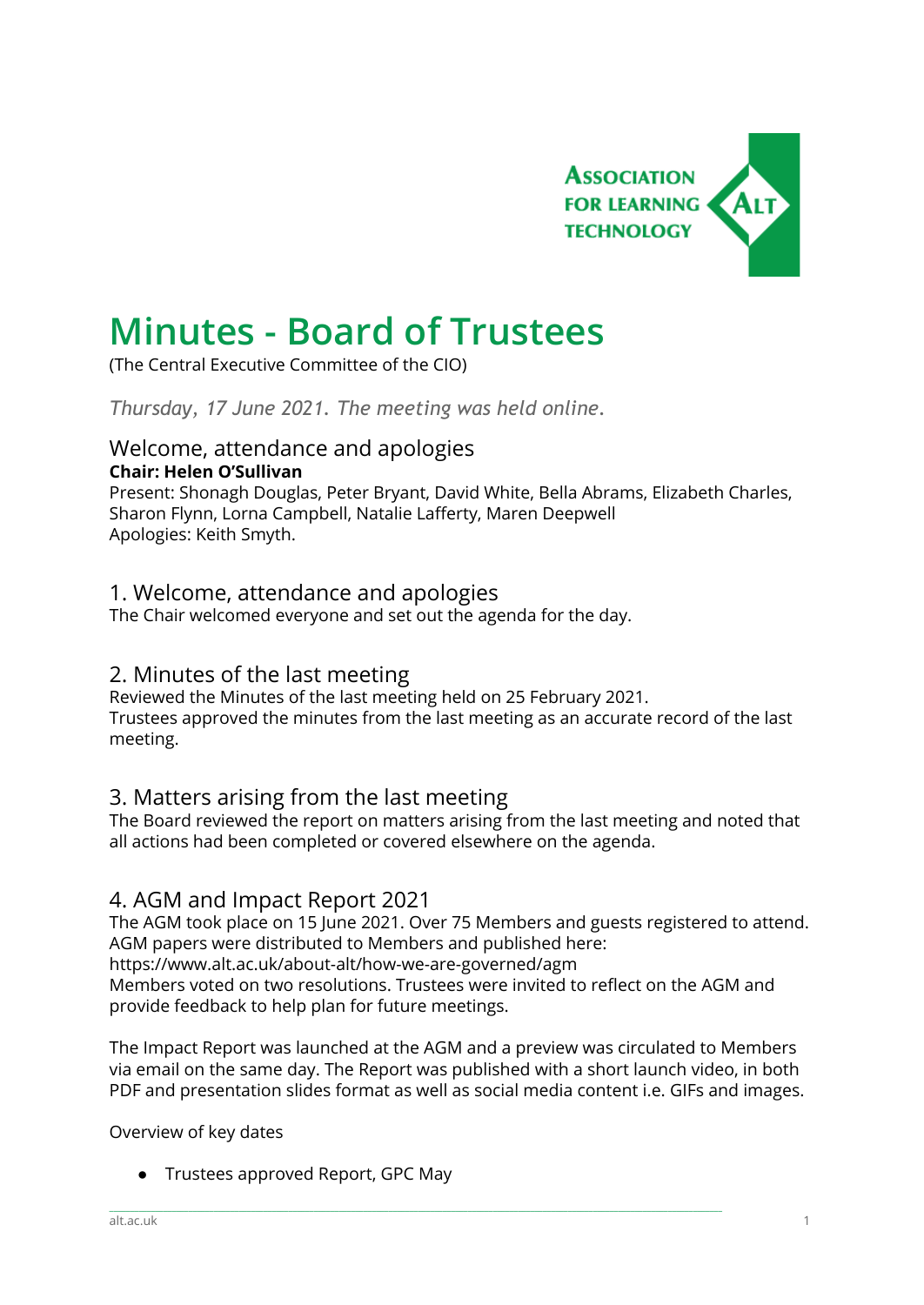- The Report was launched at the AGM 15th June
- Members only preview: 15th June
- Official launch: 16th June
- Promote key data specifically relating to membership, events etc. 17 30 June

Trustees noted particularly positive feedback for the report, for making an eloquent case for ALT's impact and the work that has been done. Maren [Deepwell](mailto:marendeepwell@gmail.com) was commended for the launch and presentation of the report at the AGM.

# 5. Chief Executive's Report

Maren Deepwell presented her Chief Executive's Report, and the Board welcomed this overall. Particular recommendations were discussed as follows:

#### **Report section**

| Governance                         | Trustees were invited to brush up on essential<br>information for Trustees. Our Finance Officer, Jane<br>Frankel, will contact all Trustees in the coming weeks to<br>ask you to complete a declaration of interest form for<br>this year and also to check that your personal details are<br>correct. ALT holds personal information including your<br>current home address for the Charity Commission ONLY<br>and a public list of Trustees which includes a short bio.<br>Action: Trustees were asked to complete these actions. |
|------------------------------------|-------------------------------------------------------------------------------------------------------------------------------------------------------------------------------------------------------------------------------------------------------------------------------------------------------------------------------------------------------------------------------------------------------------------------------------------------------------------------------------------------------------------------------------|
| <b>Risk and Operations</b>         | The operations plan for 2021, has been updated by all<br>staff at the end of Q1 and we continue to review and<br>update the plan monthly. Our operations are on track<br>and there are no issues to report at this time.                                                                                                                                                                                                                                                                                                            |
|                                    | The risk register for 2021 has been updated and<br>reviewed. Trustees reviewed the current register. The<br>highest risks we are currently managing are related to<br>any unplanned absences of the CEO and the financial<br>strategy not delivering an increase in income. Whilst the<br>actions we have already taken have helped mitigate the<br>risk, given the ongoing impact of the pandemic, we need<br>to continue to work hard to manage these risks and the<br>financial report sets this out in more detail.             |
|                                    | Recommendation: The Board reviewed and approved<br>the risk management and register.                                                                                                                                                                                                                                                                                                                                                                                                                                                |
| Recruitment (confidential<br>item) | As reported at the last GPC meeting, we are preparing to<br>recruit a new senior member of staff by the end of this<br>year.                                                                                                                                                                                                                                                                                                                                                                                                        |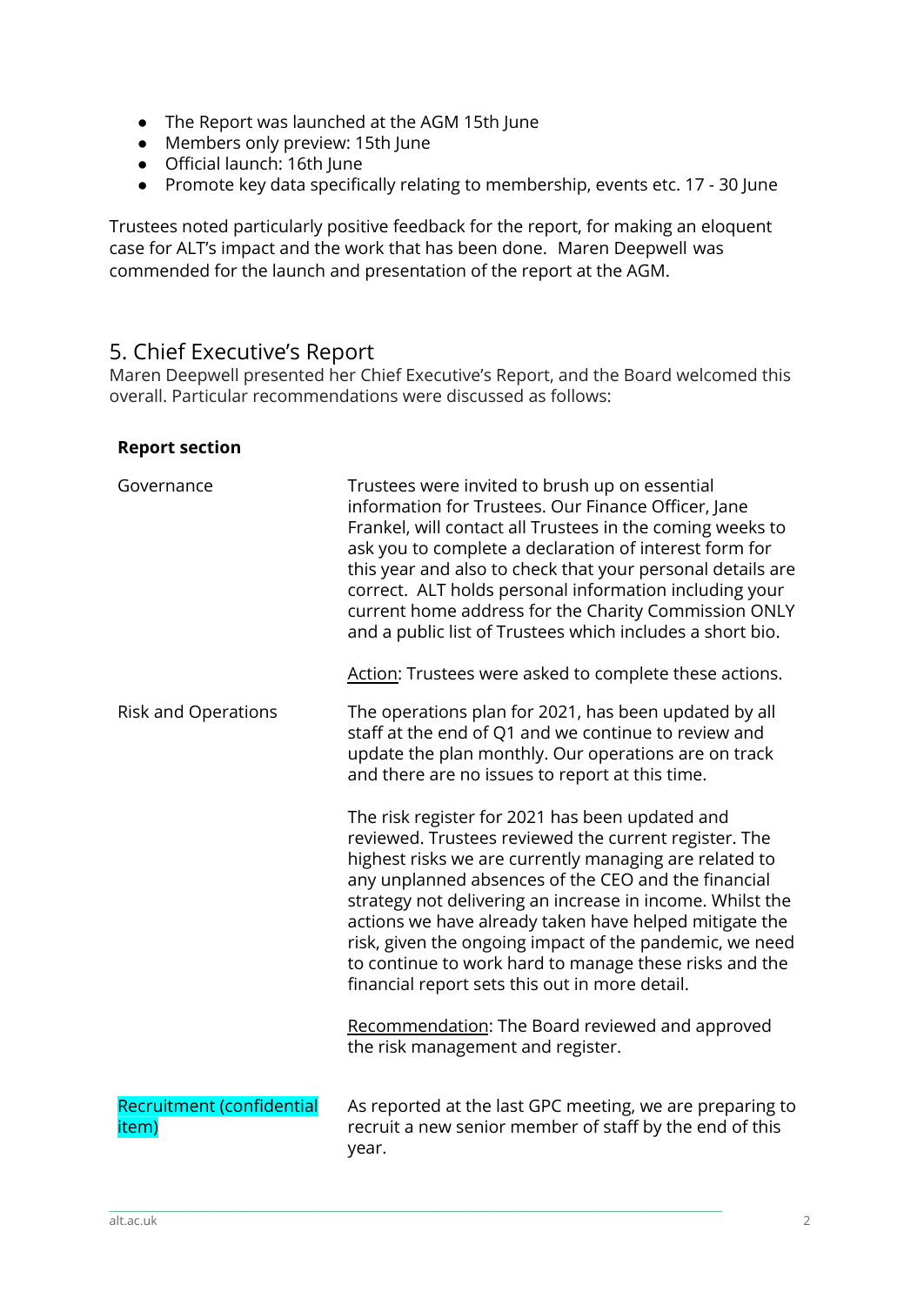|            | The Board discussed and provided input to the role<br>description and staffing structure.                                                                                                                                                                                                                                                                                                                                                                                                                                         |
|------------|-----------------------------------------------------------------------------------------------------------------------------------------------------------------------------------------------------------------------------------------------------------------------------------------------------------------------------------------------------------------------------------------------------------------------------------------------------------------------------------------------------------------------------------|
|            | Recommendation: The Board approved the proposed<br>staffing structure and role description for a Chief<br>Operating Officer.                                                                                                                                                                                                                                                                                                                                                                                                      |
| Membership | 2021 Learning Technologist of the Year Awards<br>The ALT Learning Technologist of the Year Awards<br>celebrate and reward excellent research and practice<br>and outstanding achievement in Learning Technology.<br>Established in 2007, the Awards have established a<br>benchmark for outstanding achievement in Learning<br>Technology on a national scale and attract competitive<br>entries from the UK and internationally. All entries are<br>reviewed by an independent judging panel chaired by<br>the President of ALT. |
|            | The Awards are now open for entries until 25 June 2021!<br>See https://www.alt.ac.uk/about-alt/awards                                                                                                                                                                                                                                                                                                                                                                                                                             |
|            | Action: Trustees were asked to help us promote the<br>Awards and encourage individuals, teams and research<br>projects to enter.                                                                                                                                                                                                                                                                                                                                                                                                  |
| Events     | The main strategic decision the Board reviewed at this<br>time is at what time ALT should introduce flexibility into<br>our current "online only" approach in line with our<br>current risk management and practice.                                                                                                                                                                                                                                                                                                              |
|            | Internal Meetings: provided UK restrictions are lifted as<br>planned, ALT will consider allowing staff to travel for<br>work purposes from 1 October 2021 onwards.<br>Members Meetings: allow Members to hold events and<br>meetings face to face again from the 1 September 2021<br>in line with the policies of their/the host institutions, and<br>that we continue to provide support for Members who<br>wish to continue their activities online.                                                                            |
|            | Events: ALT conferences will continue to take place<br>online for the rest of 2021. For 2022, our aim is to move<br>back to running two face to face events, with blended<br>delivery elements.                                                                                                                                                                                                                                                                                                                                   |
|            | The Board reviewed the proposals put forward and<br>approved the recommendations with GPC for its October<br>meeting to review this decision and final approval.                                                                                                                                                                                                                                                                                                                                                                  |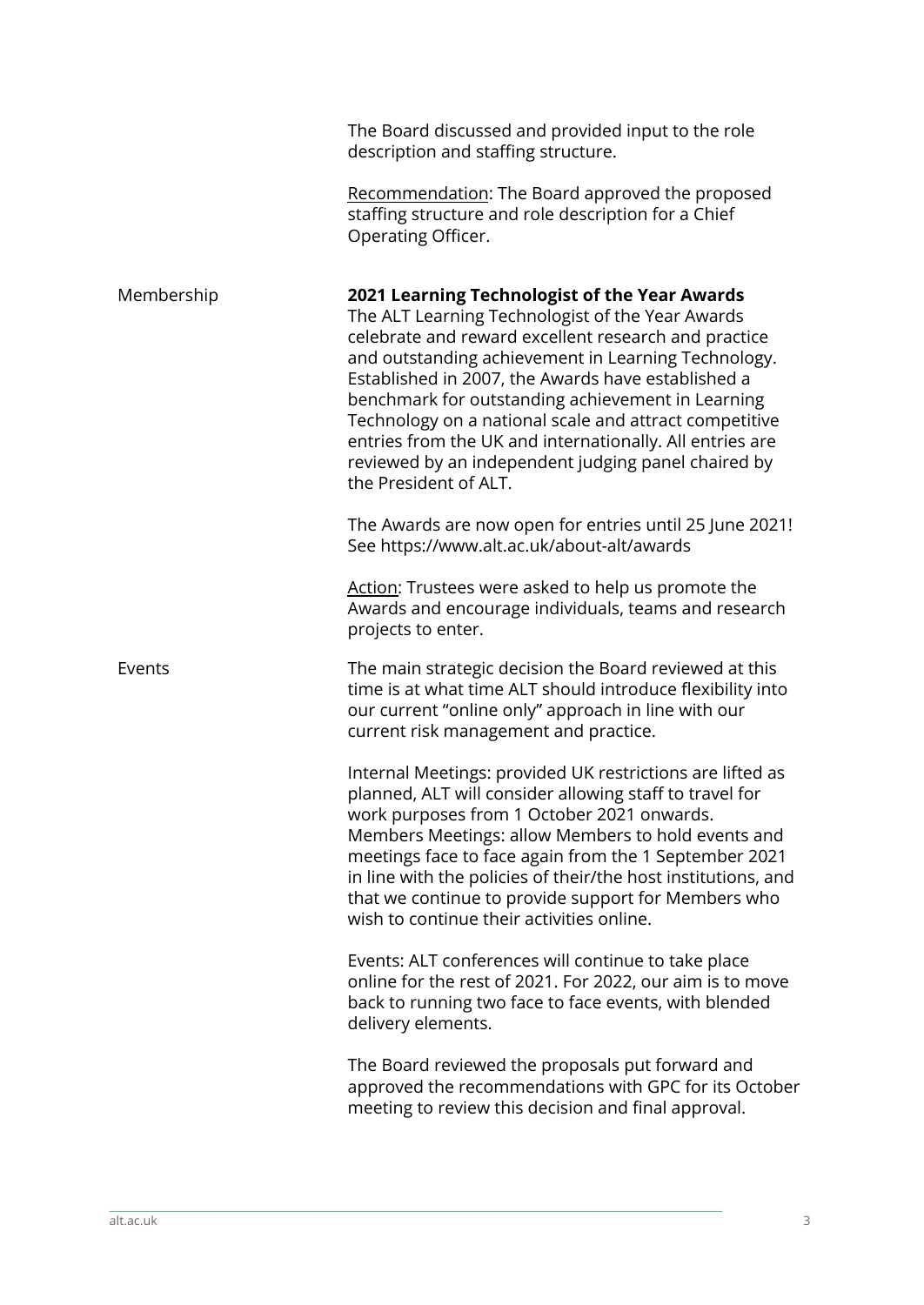#### Research & Policy **Editor in Chief - Research in Learning Technology - Chair: Peter Bryant**

The post has been ably filled in the interim by Dr Michael Flavin From Kings College London. Trustees were asked to endorse his appointment to the role of Editor-in-Chief.

An open call for two new editors to join the team will also be issued.

Recommendation: Trustees formally approved Michael Flavin as the Editor-in-Chief of the journal.

# 6. Financial Report

Shonagh Douglas presented this report covering the period 1 February - 1 June 2021, and provides this year's first update on ALT's financial position and the progress we are making to achieve our aims for the year. This Report included the following recommendations:

- Review the Outturn Report Q1 and Q2 to date;
- Note update on reserves;
- Note the update on the competed Independent Examination 2020/21;

Our financial aim for the next 18 months is to return the charity to generating a surplus. We will achieve this by increasing revenue gradually, whilst managing expenditure. We aim to only make a small loss in 2021 and return to generating a surplus in 2022, which can be used to replenish the reserves needed during the crisis in 2020.

In the current financial year, ALT is making steady progress and we are expecting to meet the financial targets for the year end.

# 7. Membership and CMALT Report (from D Baff)

This report covered the last six months and the Board noted it overall. Specifically the Board noted the following points:

- Q1 recruitment and retention membership numbers for the period Feb May 2021;
- Update on CMALT and help promote the ACMALT and SCMALT pathways together with the upcoming CMALT workshop on the 28 July 2021
- Progress on the new Open Digital Badge initiative.

# 8. Events Report (from E-J Brazier)

This report covered the period since February 2021 which includes the delivery of the OERxDomains21 (21-22 April 2021) and preparations for ALT Annual Conference 2021. Trustees noted the report overall, and specifically the following points: